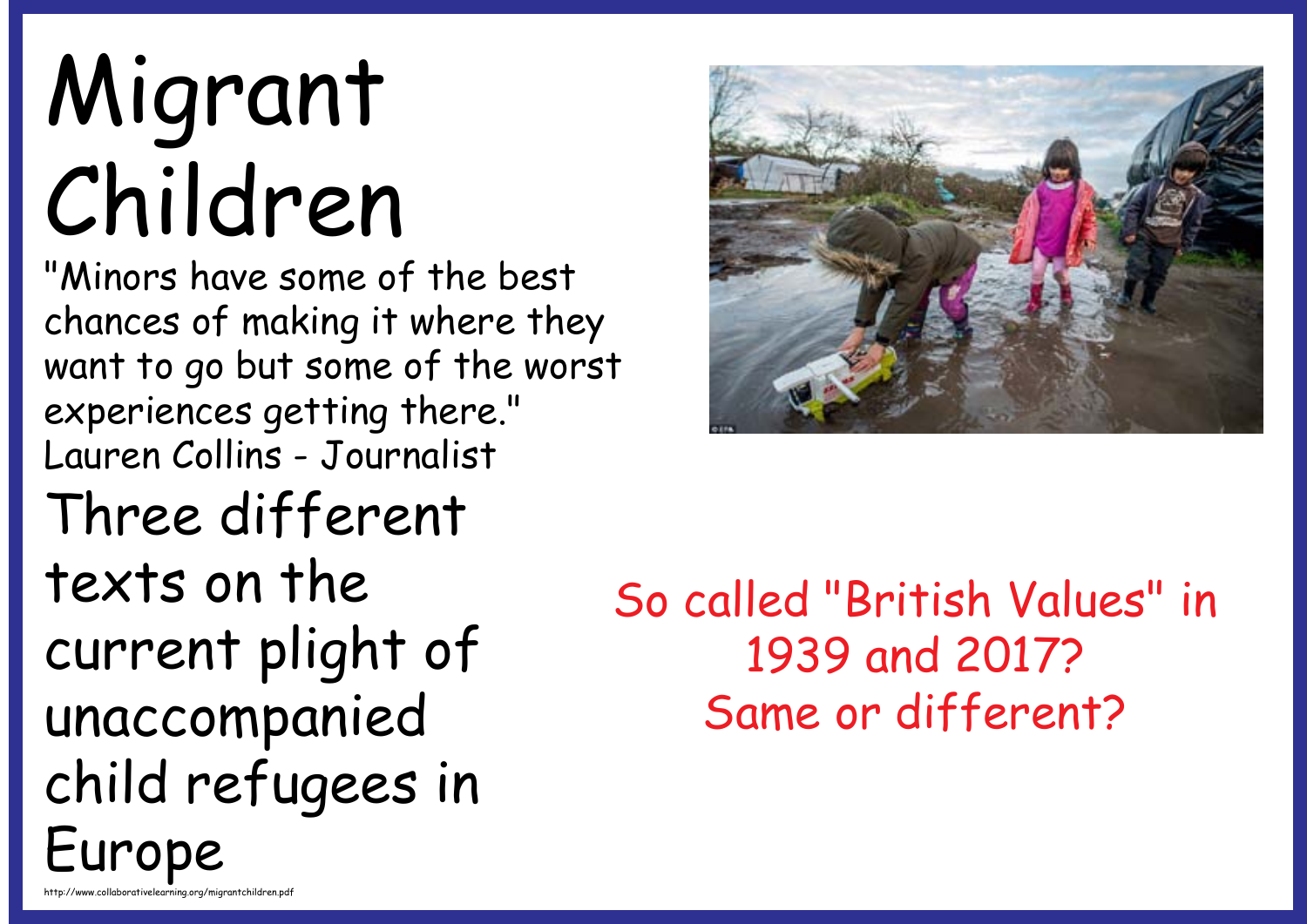# Migrant Children

Here is a new information gap activity. This activity was sourced from an article by Lauren Collins in the New Yorker for 27th February 2017. We have used New Yorker articles before very effectively. They reflect thorough respectable journalism. They are produced for an audience that needs plenty of background information for context. There really does not seem to be a comparable source in the UK. If you can recommend one please tell us. The idea here is to raise awareness of issues that demonstrate the effectiveness and ineffectiveness of government, to encourage more reading by students in this area and to further their participation through discussion in democratic processes. Above all we wanted to emphasise the impact of small groups of individuals on policy and practice. "British Values" are not some kind of abstract entity: they are the result of participation and campaigning by individuals who see beyond greed and selfsurvival.

Last updated 4th March 2017

Webaddress: www.collaborativelearning.org/migrantchildren.pdf

COLLABORATIVE LEARNING PROJECT Project Director: Stuart Scott Supporting a cooperative network of teaching professionals throughout the European Union to develop and disseminate accessible teaching materials in all subject areas and for all ages.

17, Barford Street, Islington, London N1 0QB UK Phone: 0044 (0)20 7226 8885 Website: http://www.collaborativelearning.org

BRIEF SUMMARY OF BASIC PRINCIPLES BEHIND OUR TEACHING ACTIVITIES:

The project is a teacher network, and a non-profit making educational trust. Our main aim is to develop and disseminate classroom tested examples of effective group strategies across all phases and subjects. We hope they w areas. We run teacher workshops, swapshops and conferences throughout the European Union. The project publishes a cataloque of activities plus lists in selected subject areas, and a newsletter available by post or internet

\*These activities were influenced by current thinking about the role of language in learning. They are designed to help children learn through talk and active learning in small groups. They work best in mixed classes where well suited for the development of speaking and listening. They provide teachers opportunities for assessment of speaking and listening and other formative assessment.

\*They support differentiation by placing a bigh value on what children can offer to each other on a particular tonic, and also give children the chance to respect each other's views and formulate shared onions which they c concepts, discuss, paraphrase and move them about physically, they help to develop thinking skills.

\*They give children the opportunity to participate in their own words and language in their own time without pressure. Many activities can be tried out in mother tongue and afterwards in English. A growing number of activi that you may need more than one language to complete the activity.

\*They encourage study skills in context, and should therefore be used with a range of appropriate information books which are preferably within reach in the classroom.

\*They are generally adaptable over a wide age range because children can bring their own knowledge to an activity and refer to books at an appropriate level. The activities work like catalysts.

\*All project activities were planned and developed by teachers working together, and the main reason they are disseminated is to encourage teachers to work effectively with each other inside and outside the classroom. They support teachers to share an equal role in curriculum delivery. They should be adapted to local conditions. In order to help us keep pace with curriculum changes, please send any new or revised activities back to the proje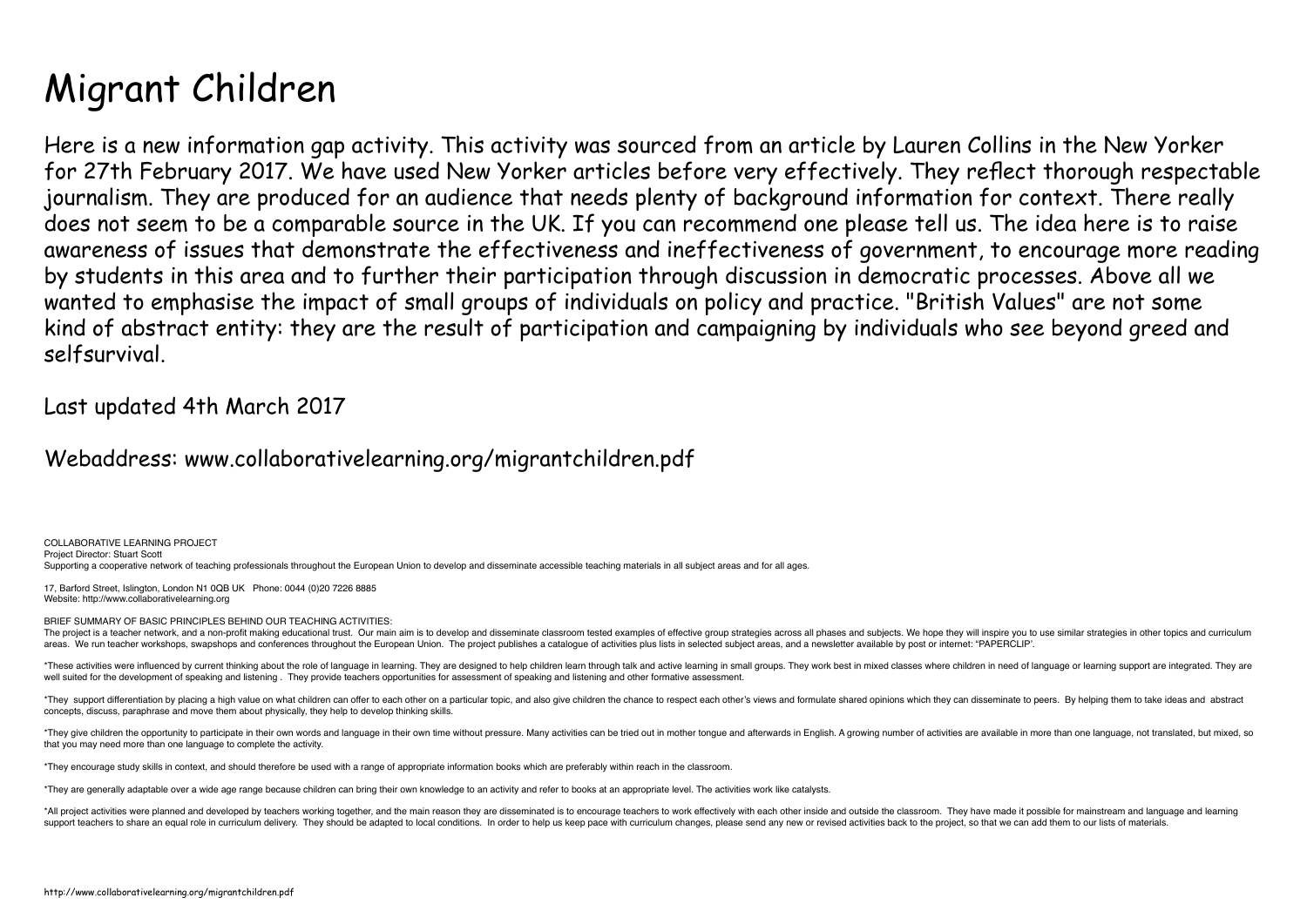## Collaborative Reading Materials with an information gap.

There are three different texts with a sample common question sheet with a small space for notes. The principle here is that readers will be unable to complete the questions by simply using the information in their version, but will have to collaborate with other readers, asking questions and eliciting information, possibly arguing and negotiating. There is also an opportunity to draw on their own previous knowledge or seek out other information.

We have outlined the following procedure, but you can reorganise things in a variety of ways to suit your class and teaching methods. You can possibly arrange to pair slower readers with faster ones etc. You could start with threes rather than pairs etc.

The class might work first in pairs. Partners have copies of the same text and everyone has their own question sheet. Five pairs have Sheet A, five Sheet B etc. I hand out coloured cards to organise pair work, and if you want or select pairs you can always deal the cards from the bottom of the pack. My aim is to ensure that everyone works with everyone else at some point. Pairs can read the text silently first, and then to each other, and then work together to answer as many questions as they can. They need to know that they may not have answers to all the questions at this stage. For this topic many of the answers will require some research on the net.

The pairs then split up and move into different colour groups of six where two participants have Sheet A, two Sheet B etc. They can then go on to complete the questions by interrogating each other. At this stage you might prefer to organise pupils in threes rather than sixes.

When pupils have completed the task they are in a good position to select new different questions for a new question grid (we have provided a template for this) or prepare a presentation for another class.

You might well want to produce your own version of the question sheet. If you are thinking about producing your own information gaps this is how we do it. We find a suitable whole single text containing the information we wish to teach. We formulate a series of questions for the text. Produce three or four texts where the factual and inferential information is shared between them. Some overlapping of information is fine. If they work well, please send them to us for inclusion on the network.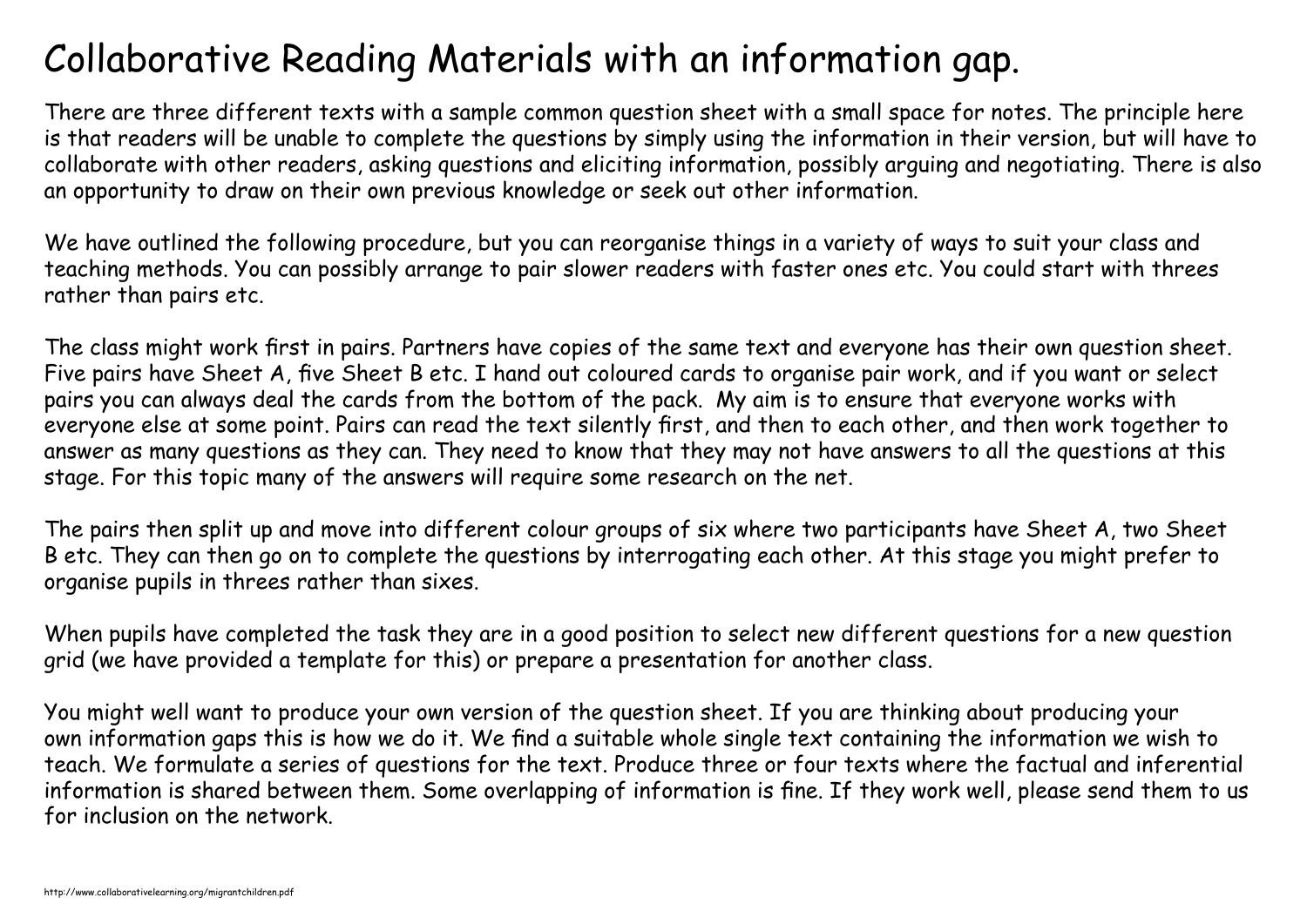#### Migrant ChildrenText A



On the right a view of the Port of Calais and the Jungle.

On the left graffiti in the Jungle by Bansky showing Steve Jobs depicted as a migrant. He originally came from Syria.



Wasil is now twelve. He is the oldest in his family and lived in Kunduz in Afghanistan. He learnt good English from his father who was an interpreter for NATO forces. His father was threatened with death by the Taliban so he left the country in a hurry. He has disappeared. In December 2015 Wasil's mother decided that he was now in danger, so paid a smuggler 3500 afghanis to help him leave. She had a brother in England, so hoped Wasil could reach him.

The smuggler took him to Kabul and another smuggler took him with other boys to Bulgaria. He then walked through the woods to France. Wasil travelled four thousand miles and took ten months to reach Calais. It was not easy. At one point he lived in a forest for ten days with two bottles of water, two biscuits and a packet of dates. He found wild plums to eat. He spent a month in a derelict railway station in Italy. The camp in Calais shocked him. It contained six thousand inhabitants. Every night people tried to get to England on trains and lorries.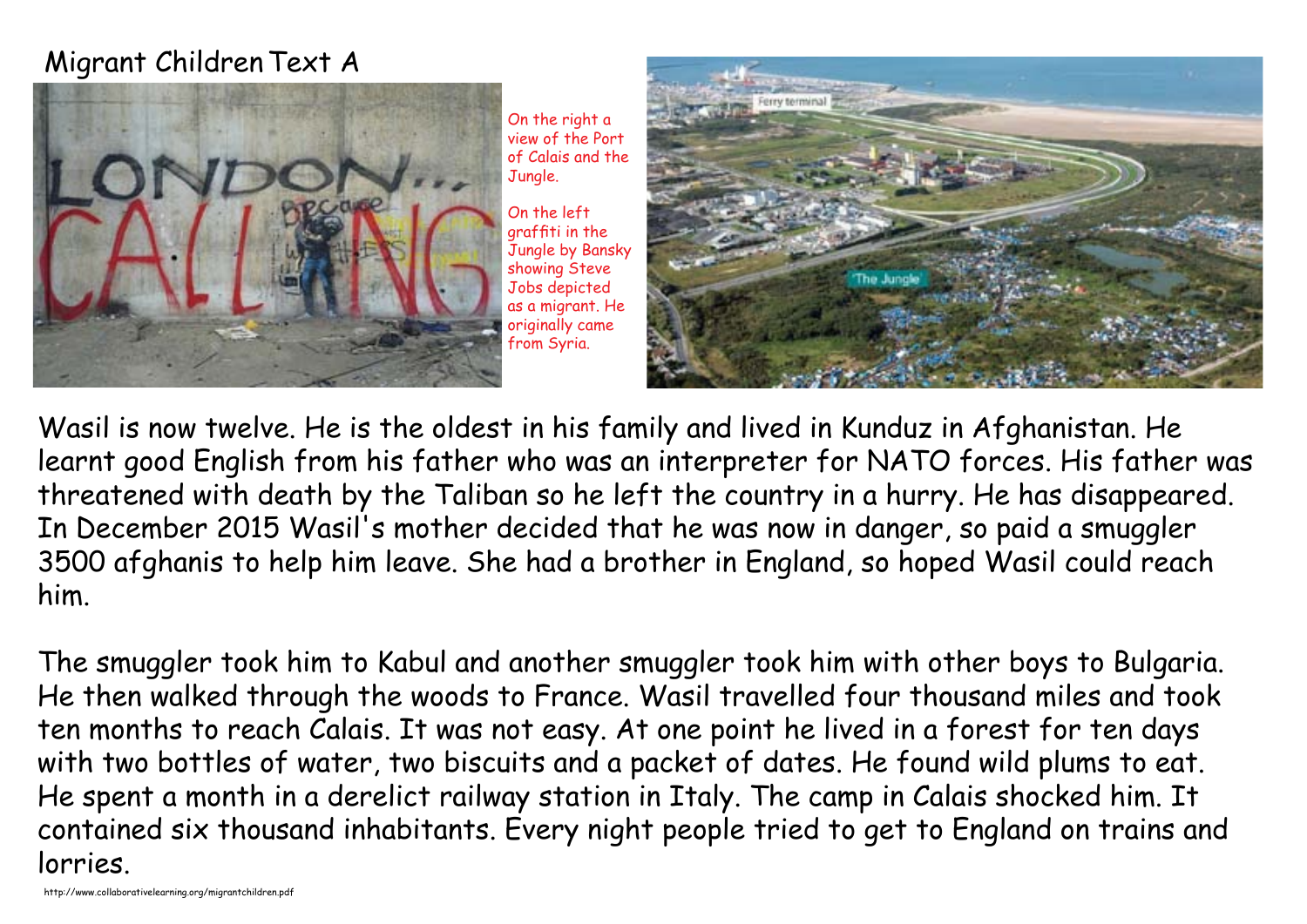#### Migrant ChildrenText B

1.3 million people sought asylum in Europe in 2015. One hundred thousand were children on their own. There are supposed to be clear rules on how this works out. Adults must claim asylum in the first European country they arrive at. Children on their own, who have a relative in an EU country, can continue travelling to that country.



One of the several graffiti drawn by Banksy in the Calais "Jungle".

The United Kingdom discussed a new law in May 2016. Alf Dubs, now Baron Dubs, who travelled from Czechslovakia in 1939 as a child on his own with Kindertransport proposed the law. At that time he was escaping from the Nazis. 700 Czech Jewish children were rescued. Altogether 15,000 children arrived through the Kindertransport before the start of the second World War. Their parents died in the concentration camps

The Dubs proposal would have permitted 3000 unaccompanied children to settle in the UK. 294 Members of Parliament voted against it and it failed. In February 2017 the Home Secretary said only 350 children would be admitted. In February 2017 the Children's Commissioners wrote to Amber Rudd the Home Secretary:

"The UK should play a far greater role in both offering protection and security to lone child refugees in Europe and in resolving the crisis that children are facing in Europe, especially in Greece and Italy."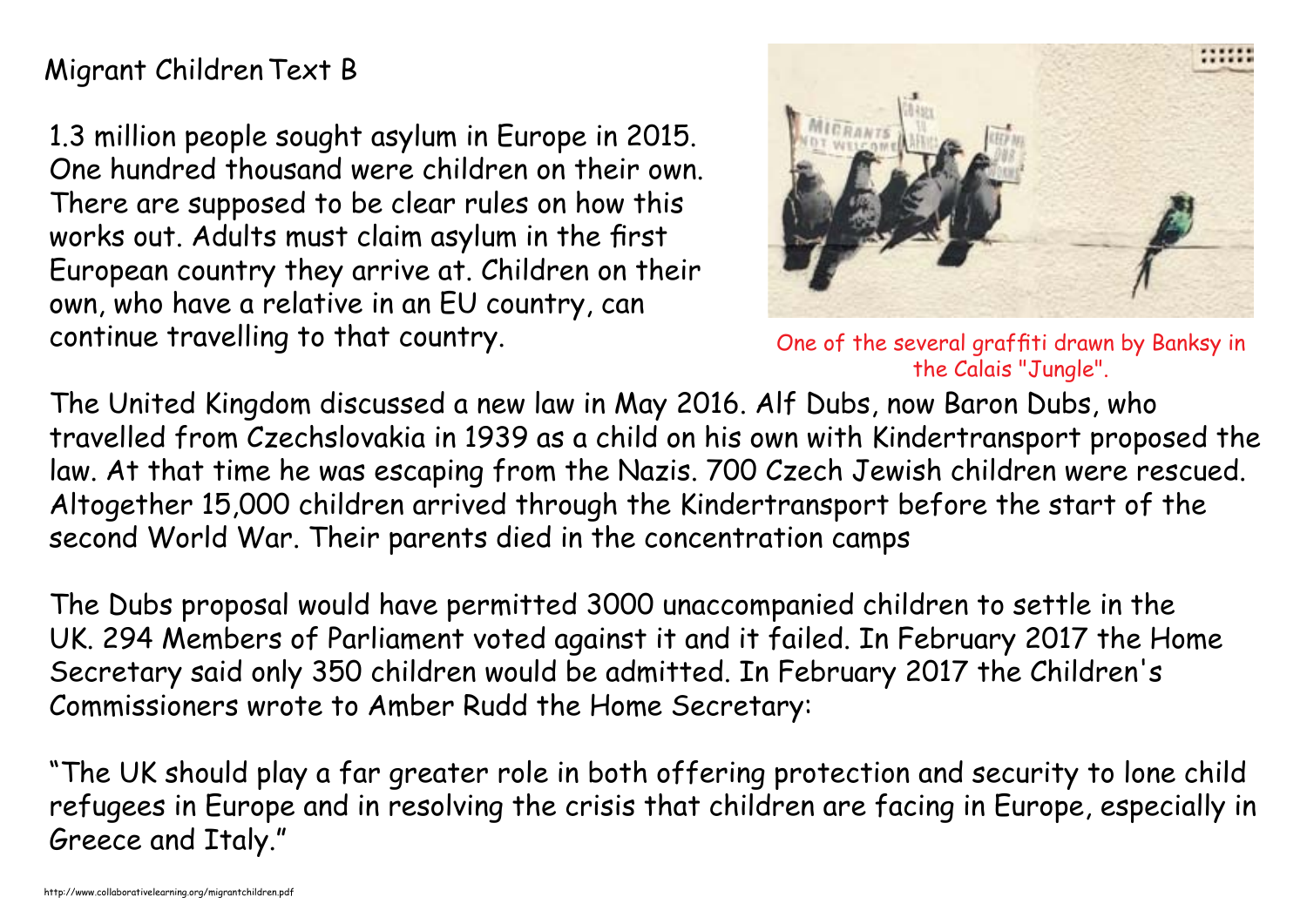#### Migrant ChildrenText C

Kindertransport Memorial at Liverpool Street Station in London





Nicolas Winton

You must never doubt that a small group of people can change the world. Usually they are the only people who can make a difference. Nicolas Winton was one of these. He went to Prague in 1938 when Germany invaded Czechoslovakia. The British government had passed a law which allowed refugees under 17 to enter Britain if someone guaranteed them for fifty pounds and they had somewhere to stay. Winton arranged and created the guarantee for 669 Jewish children to leave Prague by train and for them to cross Germany and the Netherlands to come to Britain. He wanted to save more. He wrote to the US president and other presidents asking for help. Only Sweden responded. The last Kindertransport train on 1st September 1939 never left Prague because the Second World War began. Of the 250 children on that train only two survived.

Currently the UK is making it virtually impossible for unaccompanied children to enter. On 8th February the Home Office announced that it was shutting down the Dubs plan, because it "encouraged" children to become refugees in Europe. "Will we choose to follow Trump," Lord Dubs wrote in response,"or to honour our tradition of generosity, compassion and courage?" Are British Values changing?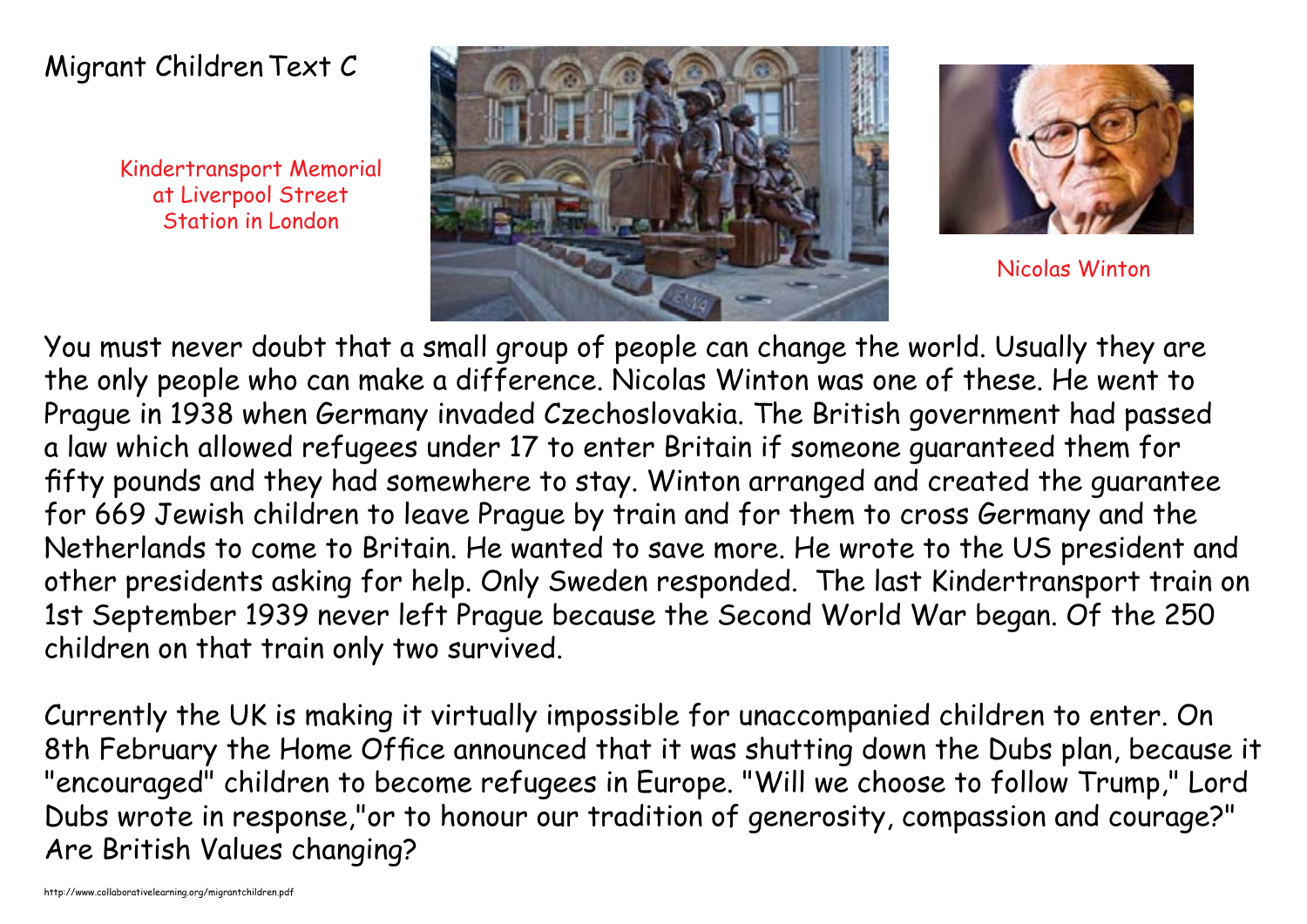## Migrant Children - Question sheet with space for answers.

| 1. What is the difference between a<br>migrant and a refugee?           | 2. How many refugees entered<br>Europe in 2015?       | 3. Why did Alf Dubs propose a<br>change to UK law. | 4. Why does Lord Dubs say we are<br>following Trump?                  |
|-------------------------------------------------------------------------|-------------------------------------------------------|----------------------------------------------------|-----------------------------------------------------------------------|
|                                                                         |                                                       |                                                    |                                                                       |
|                                                                         |                                                       |                                                    |                                                                       |
|                                                                         |                                                       |                                                    |                                                                       |
|                                                                         |                                                       |                                                    |                                                                       |
|                                                                         |                                                       |                                                    |                                                                       |
| 5. What was 50 pounds worth in<br>1939?                                 | 6. Name three British values.                         | 7. Did your MP vote against the<br>Dubs law?       | 8. What are the different rules for<br>children seeking asylum?       |
|                                                                         |                                                       |                                                    |                                                                       |
|                                                                         |                                                       |                                                    |                                                                       |
|                                                                         |                                                       |                                                    |                                                                       |
|                                                                         |                                                       |                                                    |                                                                       |
|                                                                         |                                                       |                                                    |                                                                       |
| 9. Why do unaccompanied children<br>stand a better chance of surviving? | 10. What could you do to help<br>children like Wasil? | 11. Are British values changing and if<br>so why?  | 12. Do you think Banksy's work is<br>valuable and makes a difference? |
|                                                                         |                                                       |                                                    |                                                                       |
|                                                                         |                                                       |                                                    |                                                                       |
|                                                                         |                                                       |                                                    |                                                                       |
|                                                                         |                                                       |                                                    |                                                                       |
|                                                                         |                                                       |                                                    |                                                                       |